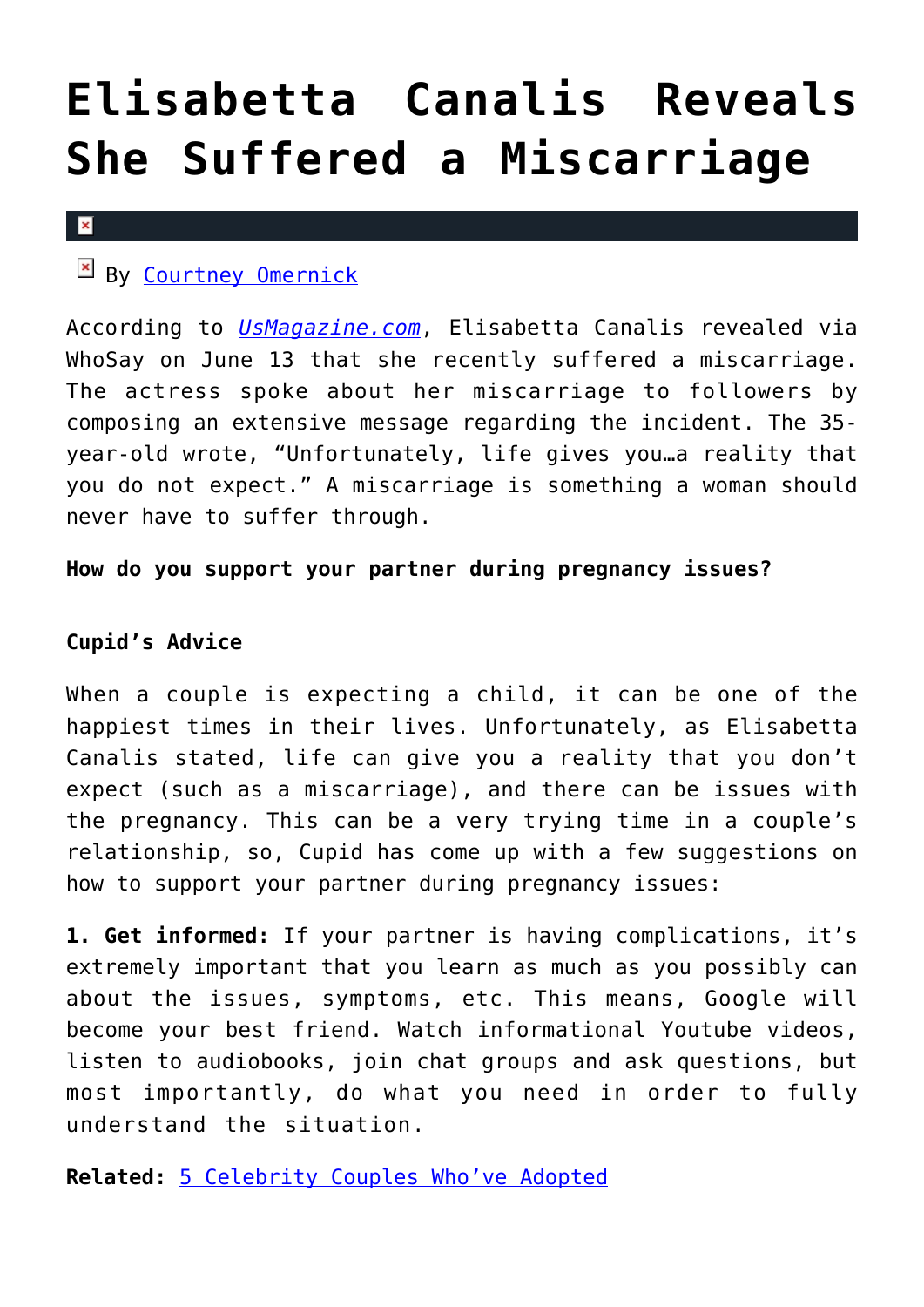**2. Be by their side:** Be sure to go with your partner to prenatal visits, ultrasounds, and other doctor's appointments. This goes along with being informed. You'll be able to sympathize better because you know exactly what's going on and you can ask the medical staff questions if you don't.

**Related:** [The Most Publicized Celebrity Pregnancies](http://cupidspulse.com/the-most-publicized-celebrity-pregnancies/) 

**3. Help your partner stay healthy:** This goes both ways: physically and emotionally. When complications arise and we're stressed, we can tend to revert back to old tendencies or pick up unhealthy habits. Make sure that you monitor your partner's stress levels, and how they're fueling their body. You can make it easier for them by joining their journey and participating in healthy eating and safe exercise habits.

**How have you supported your partner during pregnancy issues? Comment below!**

# **[Rebound: Elisabetta Canalis](https://cupidspulse.com/22180/rebound-elisabetta-canalis-italian-supermodel-dating-mehcad-brooks-true-blood-actor-george-clooney/) [Is Dating Mehcad Brooks](https://cupidspulse.com/22180/rebound-elisabetta-canalis-italian-supermodel-dating-mehcad-brooks-true-blood-actor-george-clooney/)**

### $\mathbf{R}$

 $\boxed{\times}$  Elisabetta Canalis is already moving on. The former Italian TV personality, who dated George Clooney for two years until their split last June, is now in a new relationship with *True Blood* star Mehcad Brooks, reports *[UsMagazine.com](http://www.usmagazine.com/celebrity-news/news/elisabetta-canalis-rebounds-with-true-bloods-mehcad-brooks-2011311).* "They started seeing each other after she left *Dancing with the Stars,*" said a source. "She already refers to him as her boyfriend. They're really cute."

**How do you know if your new relationship is a rebound?**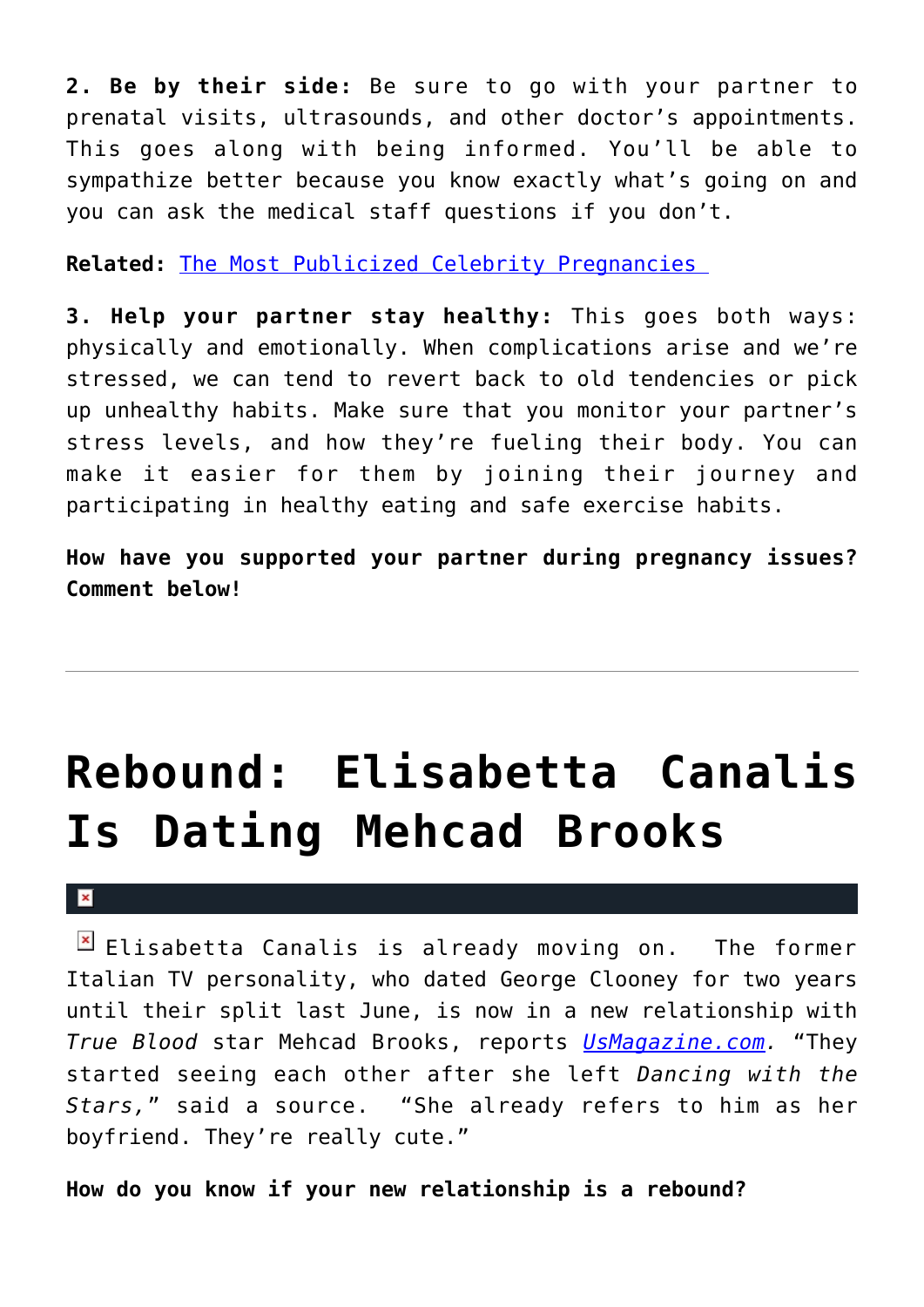### **Cupid's Advice:**

It's easy to enter a new relationship before you have recovered from a past breakup. Here are a few ways to tell if you're in a rebound relationship:

**1. You think about your ex:** If you find yourself frequently thinking about your ex instead of your new partner, you probably still have feelings for your former partner.

**2. You compare your relationships:** If you find yourself comparing your current partner to your ex, you need to rethink the relationship. Let your partner be their own person, and don't compare them to your ex.

**3. You don't see a future**: If you're in a serious relationship, try visualizing a future with your partner. Until you can picture a future with your partner, you will never be completely over your ex.

**Have you ever been in a rebound relationship? Feel free to leave a comment below.**

# **[Elisabetta Canalis Describes](https://cupidspulse.com/21955/elisabetta-canalis-dancing-with-the-stars-describes-father-daughter-relationship-george-clooney-actor-book/) ["Father-Daughter"](https://cupidspulse.com/21955/elisabetta-canalis-dancing-with-the-stars-describes-father-daughter-relationship-george-clooney-actor-book/) [Relationship with George](https://cupidspulse.com/21955/elisabetta-canalis-dancing-with-the-stars-describes-father-daughter-relationship-george-clooney-actor-book/) [Clooney](https://cupidspulse.com/21955/elisabetta-canalis-dancing-with-the-stars-describes-father-daughter-relationship-george-clooney-actor-book/)**

 $\pmb{\times}$ 

*Dancing with the Stars* alum Elisabetta Canalis, who dated George Clooney for two years until their split in June,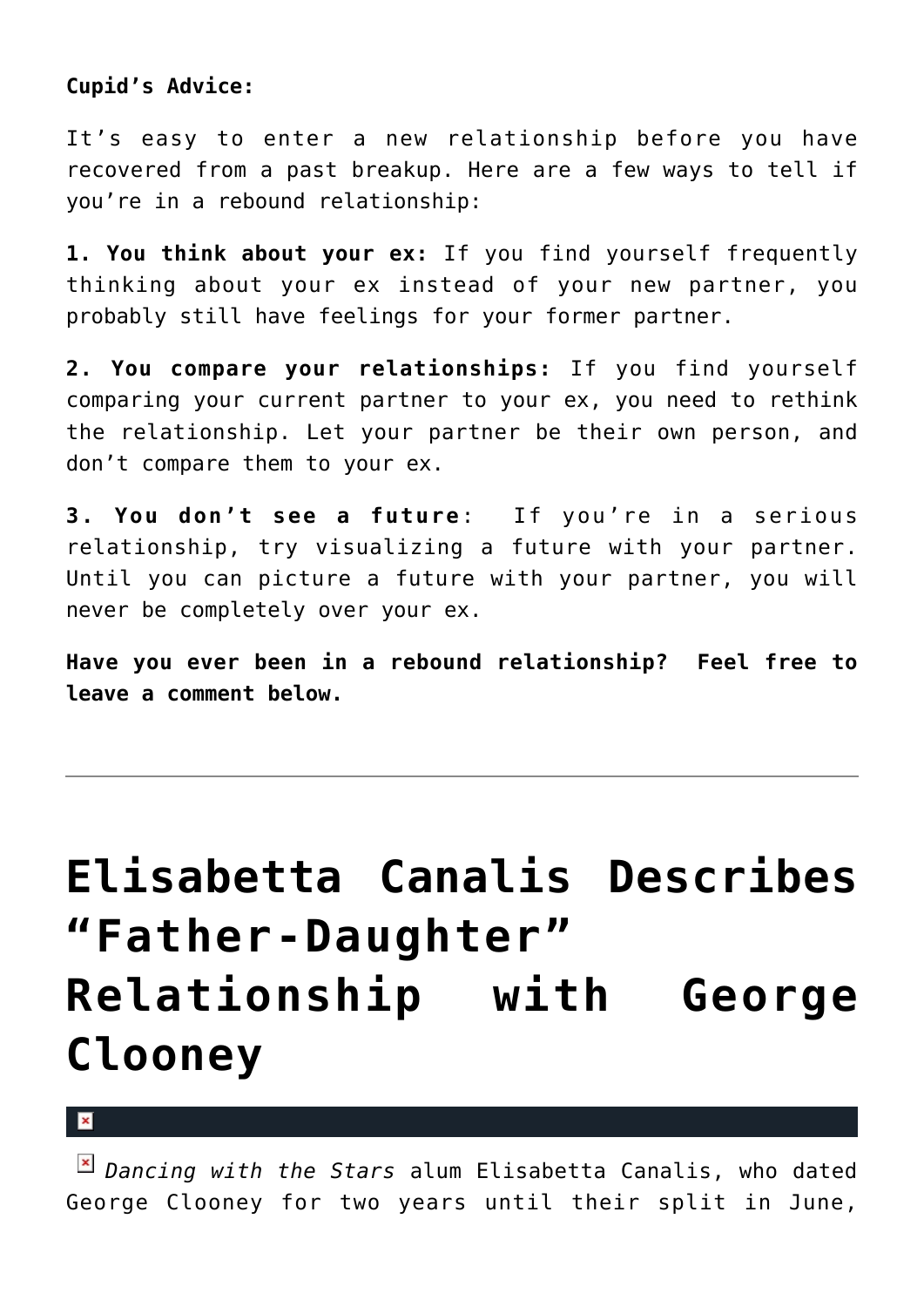recently revealed some reasons behind her split with the actor, reports *People*. Canalis has been quoted in a *Questo Amore* (*This Love*), a new book by Italian journalist Bruno Vespa, where she says she had a "father-daughter relationship" with Clooney. "[Clooney] has been special for me, and very important, just as a father would be," said Canalis in the book. "Between us there was more of a father-daughter relationship."

**How do you know when your relationship lacks a spark?**

### **Cupid's Advice:**

It's very common for your head to make decisions about relationships instead of your heart. Here are a few ways to know that your relationship lacks a spark:

**1. You're not excited:** After a few weeks of dating, some couples experience a slump in their relationship. However, for couples lacking a spark, this may never wear off.

**2. You prefer groups:** If you have more fun on group outings, like double dates or parties, than you do on one-on-one dates with your partner, then you should reevaluate your relationship.

**3. You rationalize:** If you find yourself supplying reasons why you should date your partner, then it's clear that your head not your heart — is making decisions for you. Just because a partner seems like an ideal candidate on paper does not mean they're ideal in real life.

**Have you ever lost the spark in your relationship? Feel free to leave a comment below.**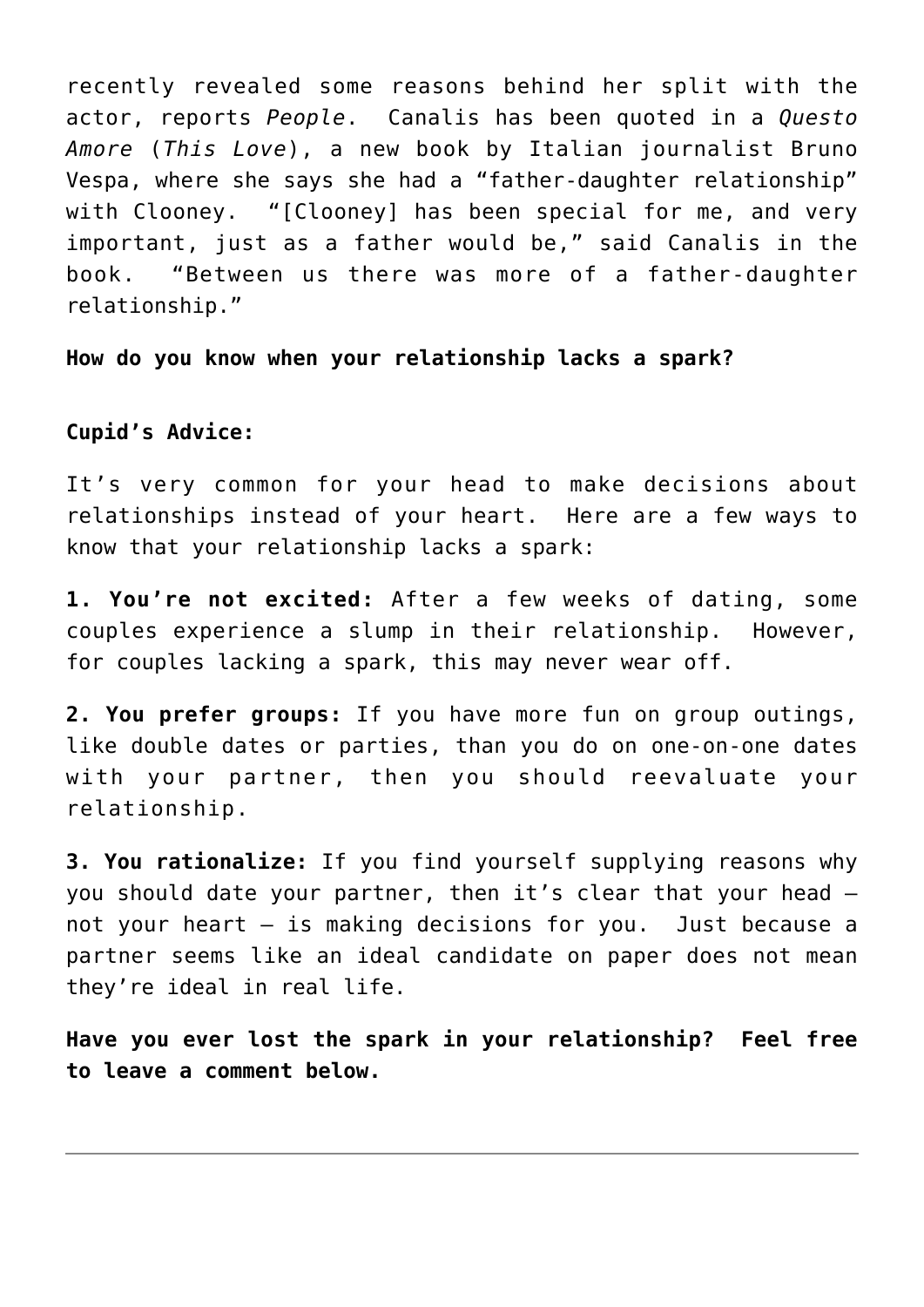## **[Top 10 Qualities George](https://cupidspulse.com/16497/top-10-qualities-george-clooney-looks-for-woman/) [Clooney Looks for In a Woman](https://cupidspulse.com/16497/top-10-qualities-george-clooney-looks-for-woman/)**

 $\pmb{\times}$ 

 $By$  Greg Buckskin

Single ladies around the world can now rejoice! George Clooney has officially separated from his latest girlfriend, Elisabetta Canalis.

The couple has called off their relationship, leaving the dating pool wide open for Clooney, one of Hollywood's most attractive men. If you've got your eye on this "sexiest man alive," you're not alone. But do you have what it takes to attract this notorious bachelor? Here are the top 10 qualities he looks for in a woman. See if you measure up!

**1. Foreign beauty:** If you're from a country outside of the U.S., your odds of landing Clooney have significantly gone up. Celine Balitran (France), Mariella Frostup (Norway) and Canalis (Italy) are just a few of his "foreign affairs."

**2. Big name actress:** One of the most successful men in Hollywood would surely be attracted to an equally successful actress. And rightfully so, since both understand the demands and stresses that come with the job. Clooney's past women have resumes almost as impressive as his; just take a look at Julia Roberts, Charlize Theron, Kelly Preston and Renee Zellwegger. But don't plan on starring in a movie alongside George to win his affection. It appears he doesn't date his co-stars – at least, not during filming.

**3. Piercing eyes:** Clooney prefers a few physical features on women, one of them being incredibly piercing eyes. Preston, Roberts, Theron, Lucy Liu and Canalis all share the striking eyes trait.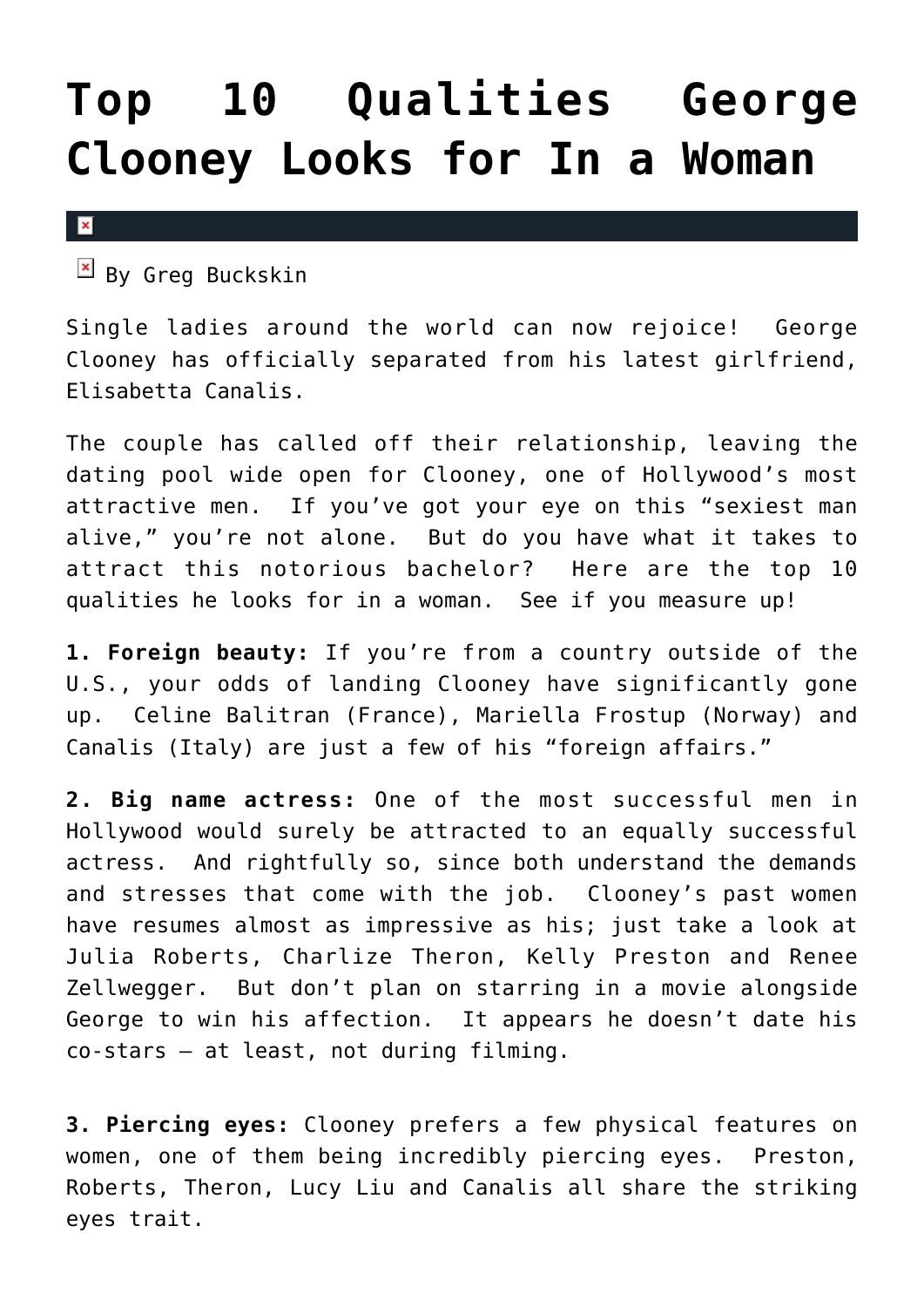**4. Pouty lips:** Going along with physical features, Clooney's also attracted to a pouty lips. Exes Karen Duffy, Roberts, Theron, Zellwegger and Canalis have incredibly full lips that they use to their full advantage.

**5. Exotic:** This actor gravitates toward exotic looking woman. We need to look no further than Huma Abedin, Liu and, of course, Canalis to determine that this is certainly a look that draws George.

**6. Astrological sign? Scorpio:** Yes, it must be in the "stars" for a relationship with Clooney to work. Three of his exgirlfriends – Celine Balitran, Roberts and Mariella Frostrup – are Scorpios. He certainly likes a determined, passionate and exciting woman in his life – all famous Scorpio characteristics.

**7. Age:** No cougars need apply! Clooney tends to date women much younger than himself. Sarah Larson was 18 years his junior, while he had a good 17 years on his latest ex.

**8. Not the marrying kind:** If you're the kind of person who wants a commitment that ends with a diamond on your finger, go ahead and look elsewhere. This bachelor is notoriously famous for steering clear of husband-territory. In fact, out of all of his exes, Clooney has only married one – Talia Balsam. After their relationship ended, he declared that he would never marry again. So far, no other woman has been able to convince him otherwise.

**9. Attention seeking:** When you're with Clooney, all attention is on him. If it's your time to shine, move on to the next man. He's dated some pretty famous names, but when it's time for the red carpet or movie premieres, all eyes, all attention and cameras immediately focus on him.

**10. Model-esque looks:** And lastly, if you don't have long lean legs, stunning facial features and gorgeous hair, don't waste your time. This man is definitely attracted to model-type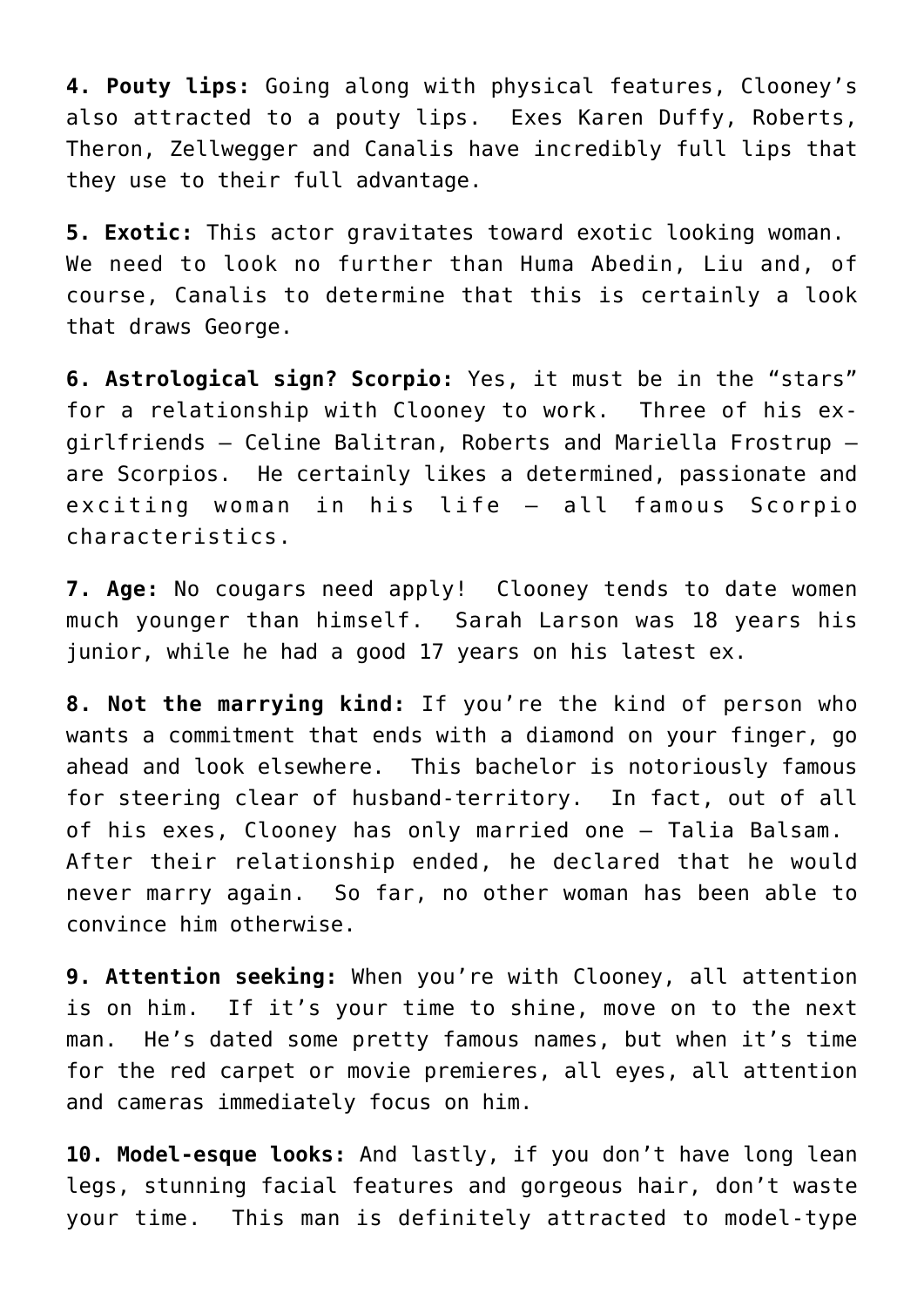women, including Vendella Kiresbom Thomessen, Traylor Howard and Lisa Snowdon.

Do you measure up? If you can count yourself among at least a few of the top 10 qualities Clooney covets, then what are you waiting for? It's time to see if you can catch the most recent eligible man in Hollywood!

*When he's not out skiing the Utah powder, Greg Buckskin is a writer and blogger for Comcast.USDirect.com – home to Comcast Cable Deal*s.

# **[Watch the Live Broadcast of](https://cupidspulse.com/9795/watch-the-live-broadcast-of-the-83rd-annual-academy-awards-nominations-with-cupids-pulse-tomorrow/) [the 83rd Annual Academy](https://cupidspulse.com/9795/watch-the-live-broadcast-of-the-83rd-annual-academy-awards-nominations-with-cupids-pulse-tomorrow/) [Awards Nominations with](https://cupidspulse.com/9795/watch-the-live-broadcast-of-the-83rd-annual-academy-awards-nominations-with-cupids-pulse-tomorrow/) [Cupid's Pulse Tomorrow!](https://cupidspulse.com/9795/watch-the-live-broadcast-of-the-83rd-annual-academy-awards-nominations-with-cupids-pulse-tomorrow/)**

 $\mathbf x$ 

 $\mathbb{F}$  Well folks, it's awards season, and you know what that means: gawking at the uber-hot celebrity couples on the red carpet! But before we get to that, a few (quite important) announcements still need to be made, like the nominations for the 83rd Academy Awards. Lucky for you, Cupid will be streaming the broadcast live on our homepage tomorrow, **Tuesday, Jan. 25 at 5:30am PT/8:30am ET**, with help from Livestream!

The webcast will begin with "Road to the Oscars," featuring Chris Harrison, host of [ABC's](http://cupidspulse.com/category/the-bachelor/) *[The Bachelor](http://cupidspulse.com/category/the-bachelor/)* and TV Guide Network's Academy Awards red carpet show, and Dave Karger,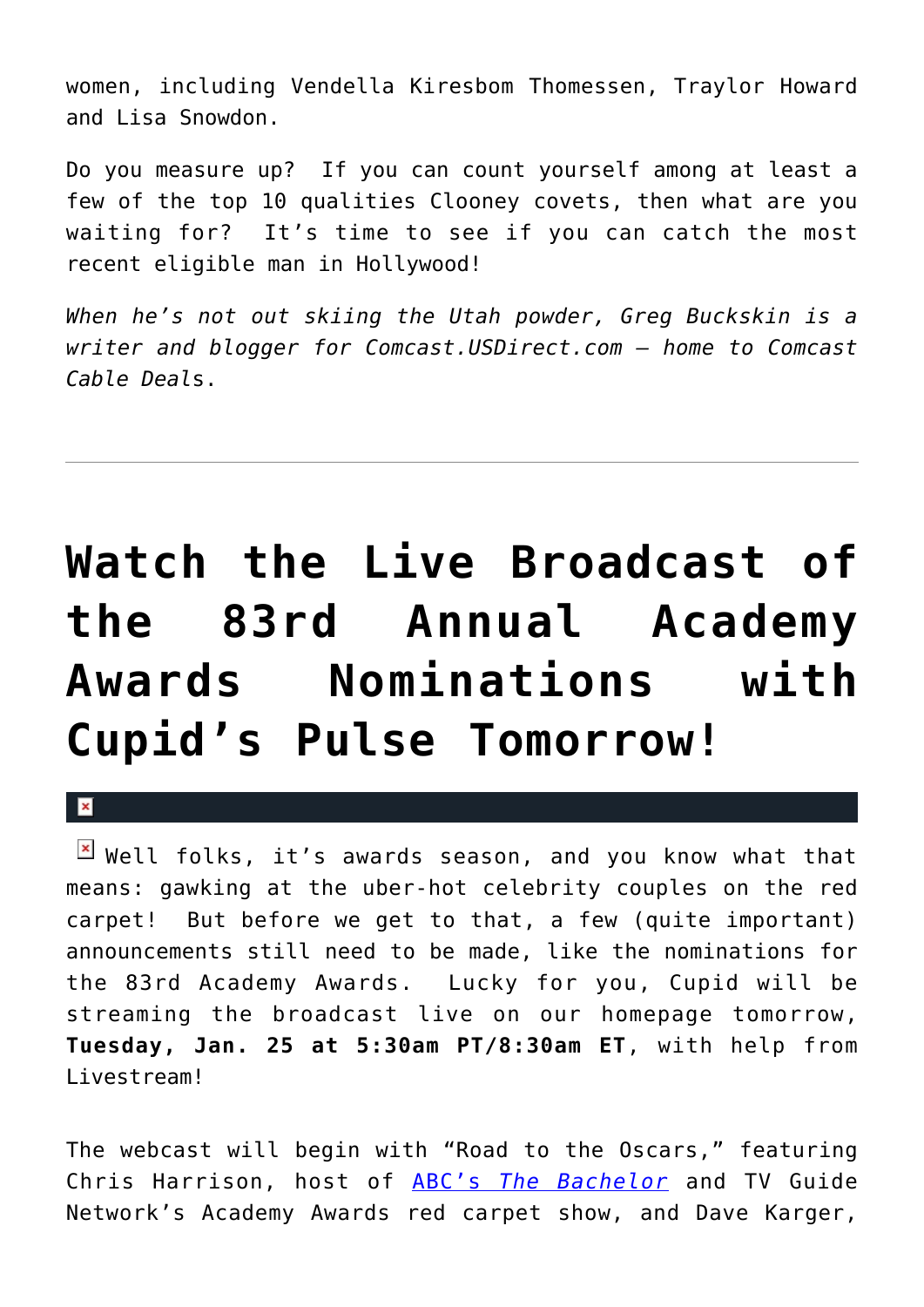senior writer at *Entertainment Weekly*. The two will celebrate the year in film and discuss the movie trends from 2010. Shortly after that, Academy President Tom Sherak and last year's Supporting Actress winner, Mo'Nique, will take the stage and reveal the nominees in the following 10 categories: Leading Actor, Leading Actress, Supporting Actor, Supporting Actress, Animated Feature Film, Directing, Foreign Language Film, Adapted Screenplay, Original Screenplay and Best Picture.

Will your favorite celebrities make the cut? Watch the live stream with us tomorrow morning and find out!

# **[5 Signs That George Clooney](https://cupidspulse.com/5323/5-signs-that-george-clooney-may-actually-commit/) [May Actually Commit](https://cupidspulse.com/5323/5-signs-that-george-clooney-may-actually-commit/)**

### $\pmb{\times}$

By Kimberly Dawn Neumann of Dating Diva Daily and author of *The Real Reasons Men Commit*

Recently there have been all kinds of tabloid rumors working to put a chink in the bond between George and his stunning Italian amore-du-jour Elisabetta (sex and drug scandals anyone?). Though Elisabetta has chalked a lot of it up to envy (okay, we'll admit we're a little jealous but seriously…that wouldn't cause us to implicate her in a drug debacle), later this summer there was also a flurry of speculation that E and G were about to become EG (in other words, they were possibly EnGaged).

While more recent reports have explained that the reported left-hand ring flash was actually a napkin ring with which she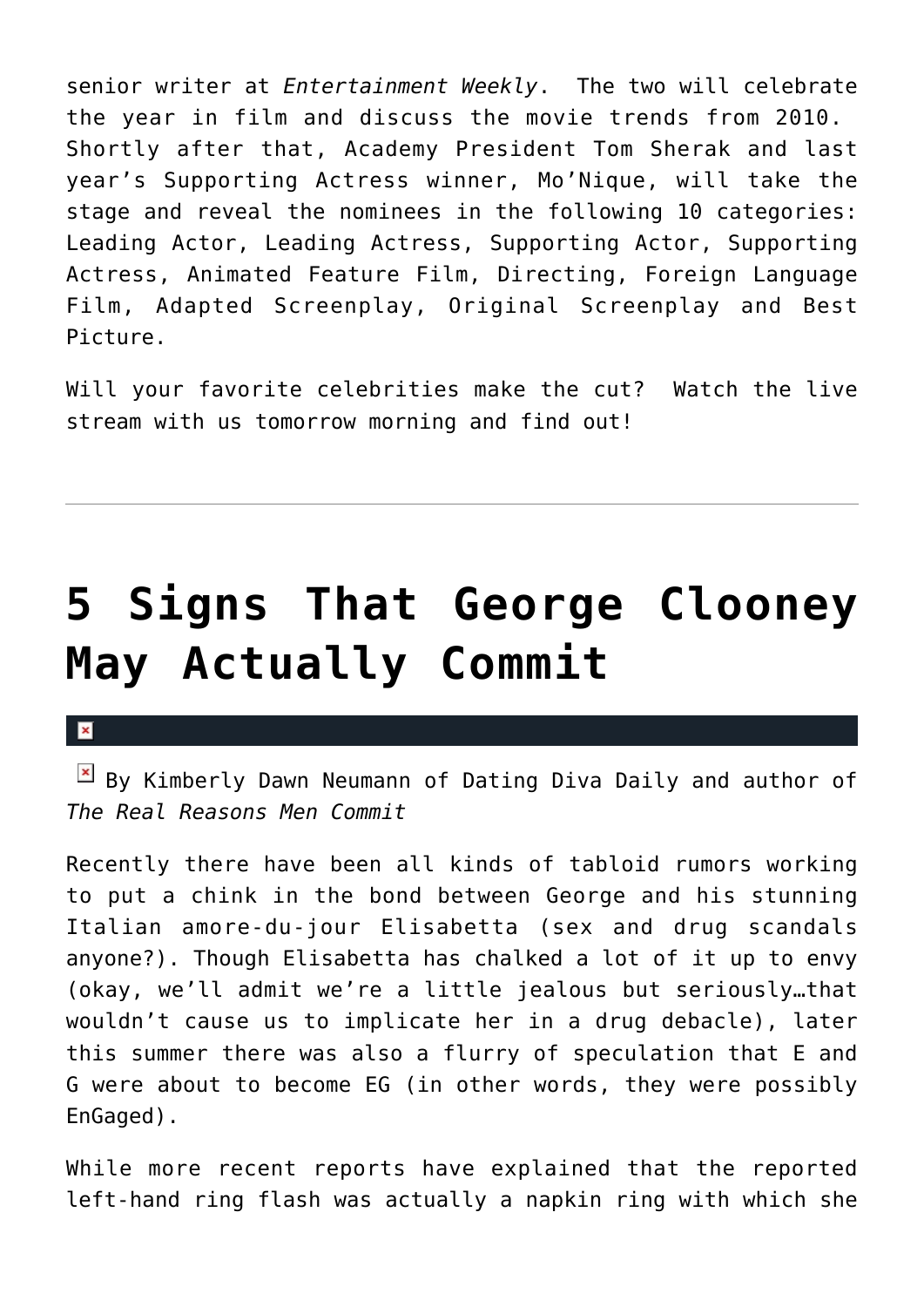was playing at dinner (on her left hand while waving it to the paparazzi…ummm…okay, whatever), the reality is that there may actually be some validity to the idea that good ole' George is in a commitment frame of mind when it comes to his latest gal.

Here are some signs that George (and any man for that matter) may be ready to commit that go beyond how ridiculously stunning Elisabetta looks like in a bikini:

**1. He makes room for his woman in his home and his life:** In George's case that means that Elisabetta has been spotted frequently at Clooney's Lake Como villa. Any man that welcomes a woman into his home with such open arms is exhibiting commitment-mindedness.

**2. He takes the relationship public:** In the non-celeb world, this usually means that a man is willing to tell all his friends, family, coworkers about the lady in his life. In George's case that also means telling the tabs, the Oscar voters and the red carpet mavens. So, it is wise for him to remain mum on a gal unless he's serious. George has shown no qualms about displaying his affection for Elisabetta on a very public stage.

**3. He has a sincere desire to please and make his woman happy:** Elisabetta was quoted recently in Italian Vanity Fair stating "I feel good, I feel light. Like when I was 18 years old." She goes on to add that George pampers her like she's never experienced before and that he is the person to whom she owes the color that is back in her life. He is clearly working to make this woman happy.

**4. He is supportive and complimentary:** In that same interview, Elisabetta said that Clooney is very supportive of her and always close. A man who is there for and builds up his partner is definitely more commitment-ready because he cares about his partner's sense of self and well-being, not just his own. "If you feel loved, you always feel beautiful," she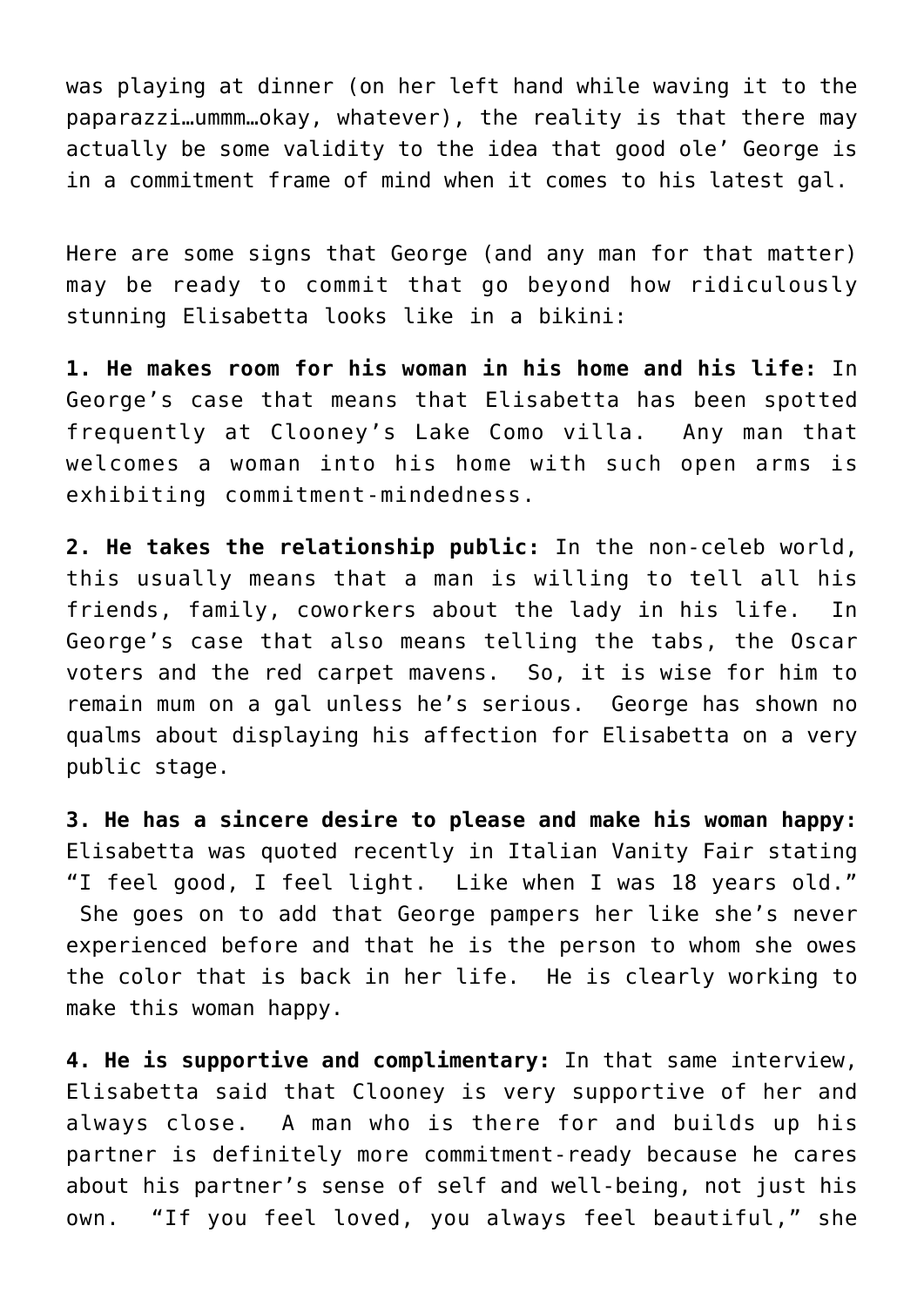says. Ah, well put. And if Elisabetta is feeling that kind of love from George then he's clearly invested in this relationship.

**5. He recognizes that he can be independent and in a relationship at the same time:** One reason George has previously said that he'll remain a confirmed bachelor is that he always felt the women he was with didn't understand the demands of his work and how it might take him away for long stretches. However, with Elisabetta, George seems to be comfortable since she's clearly independent and strong enough to stand on her own two feet if he has to go away. Though marriage may not be the end game here, George is exhibiting signs that this woman will be in his life for more than a blip. Sorry to all you Mrs. Clooney hopefuls out there, but the signs (for now) seem to be lining up in Elisabetta's favor.

*Kimberly Dawn Neumann is a New York City—based dating/relationship writer and coach whose work has appeared in such publications as Cosmopolitan, Maxim, Marie Claire, and online for Match.com, Yahoo, AOL, MSN, and iVillage. She is the author of two books, The Real Reasons Men Commit and Sex Comes First and an advisory board member for CanDoBetter.com. Her blog-zine is Dating Diva Daily.*

## **[George Clooney's Rep Shoots](https://cupidspulse.com/4664/george-clooneys-rep-shoots-down-engagement-rumors/) [Down Engagement Rumors](https://cupidspulse.com/4664/george-clooneys-rep-shoots-down-engagement-rumors/)**

 $\boxed{\times}$  George Clooney's on the defense again! The actor's rep has come to his rescue by shooting down a fresh batch of rumors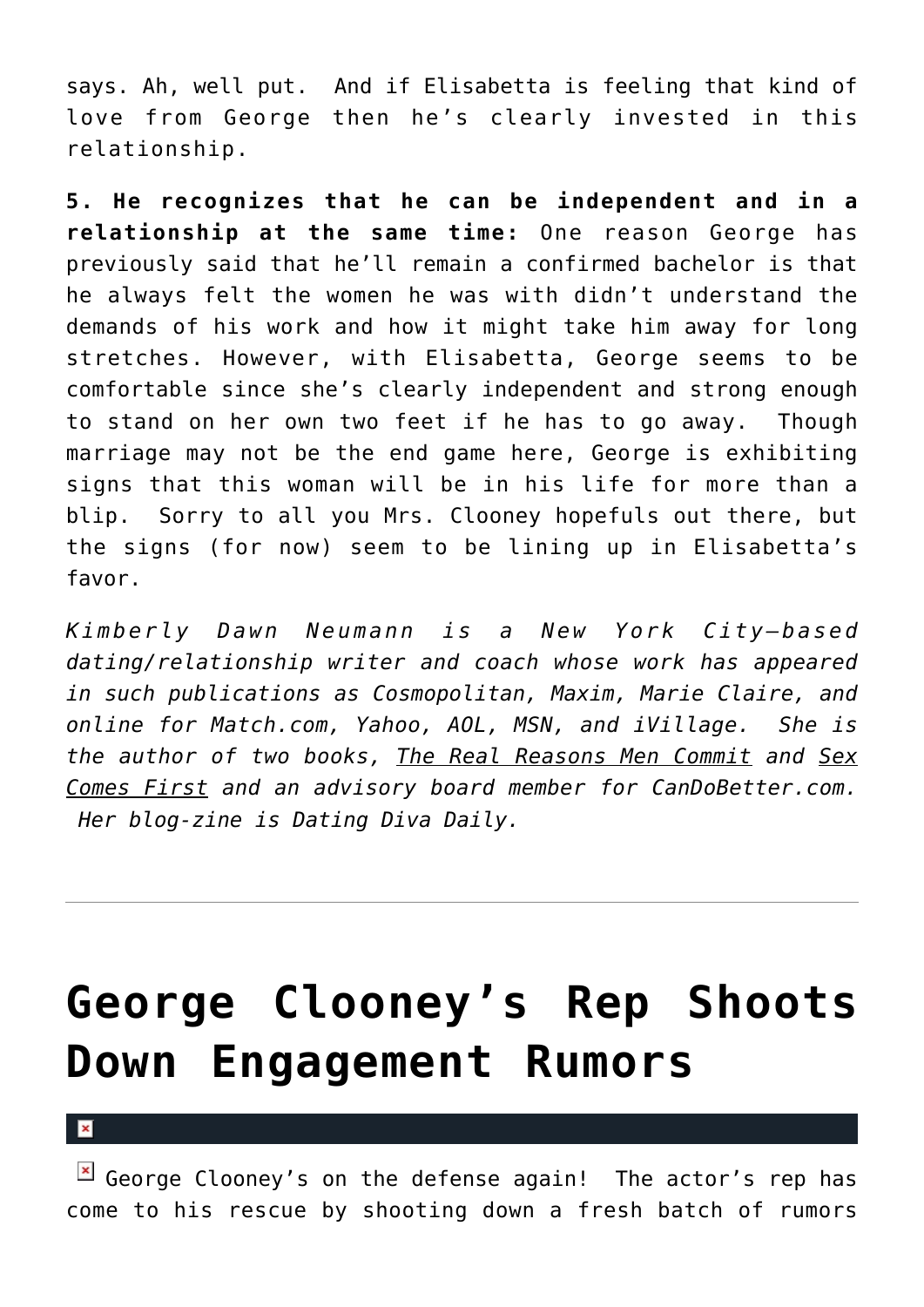that he has proposed to his Italian model girlfriend, Elisabetta Canalis. The engagement rumors took flight after Canalis was spotted with a ring on a very telling finger, according to *[Starpulse](http://www.starpulse.com/news/index.php/2010/09/16/rep_denies_george_clooney_engagement_r)*. Clooney's rep said, "There's nothing to comment on. She likes to wear rings. No more, no less." Although Cupid previously reported that the couple were getting serious, they are apparently still just enjoying each other's company – sans marriage.**Is there a tactful way to get people to stop pressuring you about marriage?**

### **Cupid's Advice:**

**1. Point out the divorce rate:** A great way to get your friends and family to lay off about the future of your relationship is to give them some valuable information – the divorce rate. With the statistic at a healthy 40 percent, point out that you'd rather be sure of what you want than end up in splitsville.

**2. Remind them it's your life:** The bottom line is that the people you are close to only want what's best for you. Tactfully remind them that you're capable of making your own decisions … and mistakes. Let them know that you're happy and that you'll do what you feel is right for you.

**3. Ask them if they trust you:** When friends and family are pressuring you into marriage, you may feel like they don't trust you to make the right choices for yourself. Let them know that their distrust is hurting you, and they may think again before forcing their views onto you.